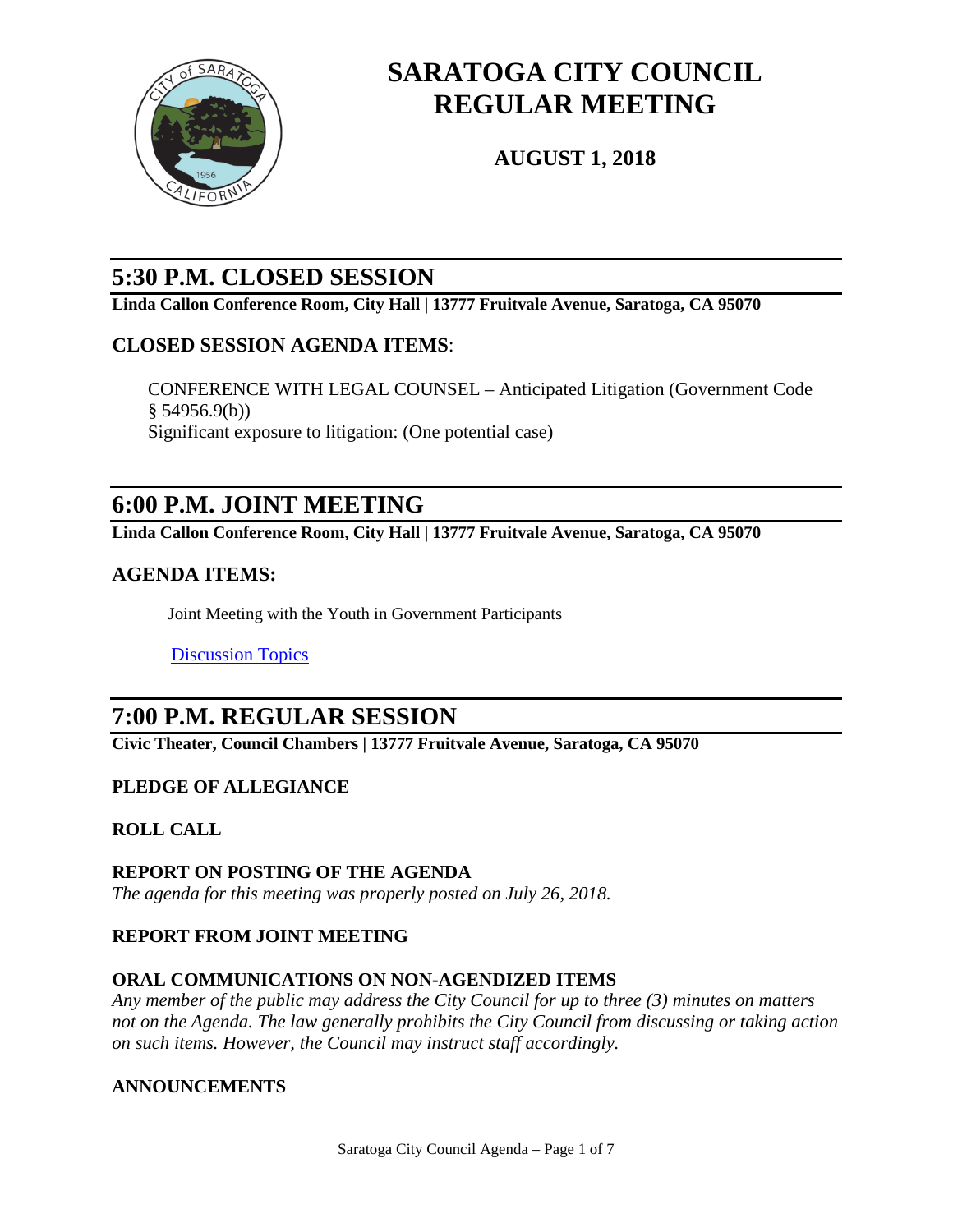#### **CEREMONIAL ITEMS**

Commendation for Kenneth Kehmna, Santa Clara County Fire Chief **Recommended Action:** Present commendation to Kenneth Kehmna, Santa Clara County Fire Chief.

## [Staff Report](https://legistarweb-production.s3.amazonaws.com/uploads/attachment/pdf/207455/2018_08_01_Chief_Kehmna_staff_report.pdf)

[Attachment A: Commendation](https://legistarweb-production.s3.amazonaws.com/uploads/attachment/pdf/207456/Chief_Kehmna_commendation-ed.pdf)

Commendation for Melodie Pack, Saratoga Union School District Office Employee of the Year

#### **Recommended Action:**

Present commendation to Melodie Pack, Saratoga Union School District Office Employee of the Year.

[Staff Report](https://legistarweb-production.s3.amazonaws.com/uploads/attachment/pdf/212560/2018_08_01_Melodie_Pack_staff_report.pdf) [Attachment A: Commendation for Melodie Pack](https://legistarweb-production.s3.amazonaws.com/uploads/attachment/pdf/217151/mELODIE_pACK.pdf)

### **1. CONSENT CALENDAR**

*The Consent Calendar contains routine items of business. Items in this section will be acted on in one motion, unless removed by the Mayor or a Council Member. Any member of the public may speak on an item on the Consent Calendar at this time, or request that the Mayor remove an item from the Consent Calendar for discussion. Public Speakers are limited to three (3) minutes.* 

#### 1.1. City Council Meeting Minutes

#### **Recommended Action:**

Approve the City Council minutes for the Regular City Council Meeting on June 20, 2018.

[Staff Report](https://legistarweb-production.s3.amazonaws.com/uploads/attachment/pdf/213464/Staff_Report.pdf)

Attachment A - [Minutes for the Regular City Council Meeting for June 20, 2018](https://legistarweb-production.s3.amazonaws.com/uploads/attachment/pdf/213483/Attachment_A_-_Minutes_for_the_Regular_City_Council_Meeting_of_June_20__2018.pdf)

1.2. Review of Accounts Payable Check Registers

#### **Recommended Action:**

Review and accept check registers for the following accounts payable payment cycles: 6/19/2018 Period 12; 6/26/2018 Period 12; 7/3/2018 Period 13; 7/3/2018 Period 1; 7/10/2018 Period 13; 7/10/2018 Period 1; 7/17/2018 Period 13; 7/18/2018 Period 1; 7/24/2018 Period 13; and 7/25/2018 Period 1.

## [Staff Report](https://legistarweb-production.s3.amazonaws.com/uploads/attachment/pdf/218198/Council_Check_Register_-_Meeting_08-01-2018.pdf)

Check Register - [06-19-2018 Period 12](https://legistarweb-production.s3.amazonaws.com/uploads/attachment/pdf/218199/Check_Register_-_06-19-2018_P12.pdf) Check Register - [06-26-2018 Period 12](https://legistarweb-production.s3.amazonaws.com/uploads/attachment/pdf/218200/Check_Register_-_06-26-2018_P12.pdf) Check Register - [07-03-2018 Period 13](https://legistarweb-production.s3.amazonaws.com/uploads/attachment/pdf/218201/Check_Register_-_07-03-2018_P13.pdf) Check Register - [07-03-2018 Period 1](https://legistarweb-production.s3.amazonaws.com/uploads/attachment/pdf/218202/Check_Register_-_07-03-2018_P1.pdf) Check Register - [07-10-2018 Period 13](https://legistarweb-production.s3.amazonaws.com/uploads/attachment/pdf/218203/Check_Register_-_07-10-2018_P13.pdf) Check Register - [07-10-2018 Period 1](https://legistarweb-production.s3.amazonaws.com/uploads/attachment/pdf/218204/Check_Register_-_07-10-2018_P1.pdf) Check Register - [07-17-2018 Period 13](https://legistarweb-production.s3.amazonaws.com/uploads/attachment/pdf/218205/Check_Register_-_07-17-2018_P13.pdf) Check Register - [07-18-2018 Period 1](https://legistarweb-production.s3.amazonaws.com/uploads/attachment/pdf/218206/Check_Register_-_07-18-2018_P1.pdf) Check Register - [07-24-2018 Period 13](https://legistarweb-production.s3.amazonaws.com/uploads/attachment/pdf/218208/Check_Register_-_07-24-2018_P13.pdf)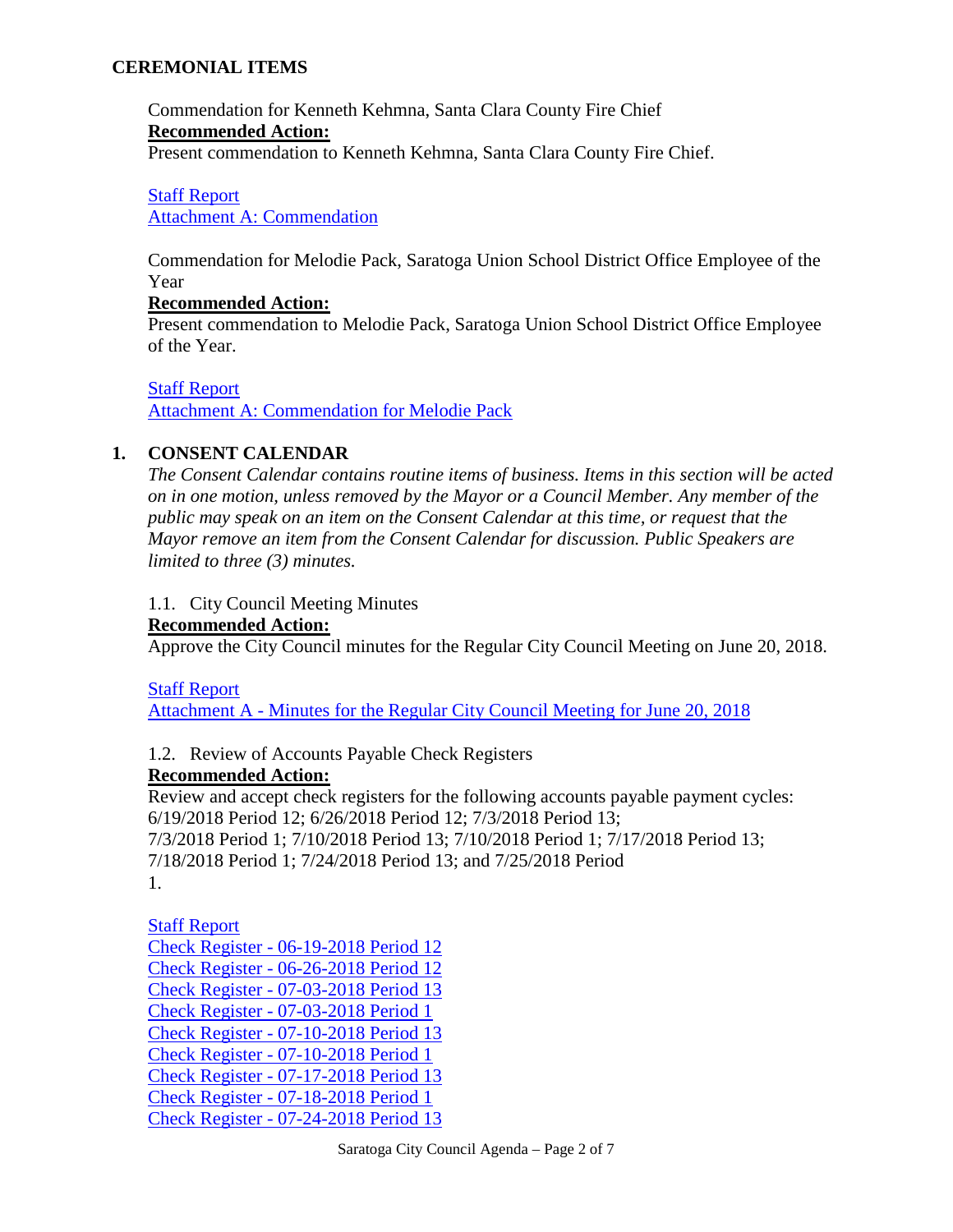#### Check Register - [07-25-2018 Period 1](https://legistarweb-production.s3.amazonaws.com/uploads/attachment/pdf/218209/Check_Register_-_07-25-2018_P1.pdf)

1.3. Treasurer's Report for the Month Ended May 31, 2018

### **Recommended Action:**

Review and accept the Treasurer's Report for the month ended May 31, 2018.

[Treasurer Report for May 18](https://legistarweb-production.s3.amazonaws.com/uploads/attachment/pdf/216562/Treasurer_Report_for_May_18_-_CC_Meeting_08012018.pdf) 

#### 1.4. Ordinance Establishing Regulations for Storage and Reporting Lost or Stolen Firearms **Recommended Action:**

Waive the second reading and adopt the ordinance establishing regulations for storage of firearms in Saratoga residences and requirements for reporting lost or stolen firearms in the City of Saratoga.

[Staff Report](https://legistarweb-production.s3.amazonaws.com/uploads/attachment/pdf/218417/2018_08_01_Staff_Report_-_Firearms_Storage_Ordinance.pdf)

Attachment A – [Ordinance Establishing Regulations for Storage and Reporting Lost or](https://legistarweb-production.s3.amazonaws.com/uploads/attachment/pdf/217196/Attachment_A___Ordinance_Establishing_Regulations_for_Storage_and_Reporting_Lost_or_Stolen_Firearms.pdf)  [Stolen Firearms](https://legistarweb-production.s3.amazonaws.com/uploads/attachment/pdf/217196/Attachment_A___Ordinance_Establishing_Regulations_for_Storage_and_Reporting_Lost_or_Stolen_Firearms.pdf)

Attachment B – [Written Communications](https://legistarweb-production.s3.amazonaws.com/uploads/attachment/pdf/218418/Attachment_B_-_Written_Communications_Received_After_Public_Hearing.pdf)

Attachment C – [Written Communications from the June 20, 2018 Public Hearing Part 1](https://legistarweb-production.s3.amazonaws.com/uploads/attachment/pdf/218419/Attachment_C___Written_Communications_from_the_June_20__2018_Public_Hearing_Part_1.pdf) Attachment D – [Written Communications from the June 20, 2018 Public Hearing Part 2](https://legistarweb-production.s3.amazonaws.com/uploads/attachment/pdf/218420/Attachment_D___Written_Communications_from_the_June_20__2018_Public_Hearing_Part_2.pdf) [Supplemental Attachment](https://legistarweb-production.s3.amazonaws.com/uploads/attachment/pdf/221011/Supplemental_Attachment.pdf)

1.5. Approval of a Contract in the Amount of \$65,477 with Budget Flooring for Installation of Replacement Flooring in the City Hall Planning Area

## **Recommended Action:**

Authorize the City Manager to execute a contract with Budget Flooring, Inc. in the amount of \$65,477 for materials and installation of new flooring in the City Hall Engineering and Community Development areas.

## [Staff Report](https://legistarweb-production.s3.amazonaws.com/uploads/attachment/pdf/217495/2018-08-01_Approval_of_a_Contract_with_Budget_Flooring_for_Installation_of_Replacement_Flooring_in_the_Planning_Area.pdf)

Attachment A - [City Hall Flooring Project Bid Sheet](https://legistarweb-production.s3.amazonaws.com/uploads/attachment/pdf/217496/A_-_City_Hall_Flooring_Project_Bid_Sheet.pdf) [Attachment B - Budget Flooring City Hall Contract](https://legistarweb-production.s3.amazonaws.com/uploads/attachment/pdf/217511/B_-_2018-06-28__Budget_Flooring_City_Hall_Contract_-_Public_Works_175k_or_Less_082015.pdf) 

1.6. Resolution to appoint City representatives to the PLAN JPA Board of Directors **Recommended Action:**

Adopt resolution appointing City of Saratoga representatives to the Pooled Liability Assurance Network Joint Powers Association's (PLAN JPA) Board of Directors.

#### [Staff Report](https://legistarweb-production.s3.amazonaws.com/uploads/attachment/pdf/217709/2018_RTC_-_PLAN_JPA_Board_Representative_Appointments.pdf)

Attachment 1 - [2018 Resolution Appointing PLAN JPA Board Representatives](https://legistarweb-production.s3.amazonaws.com/uploads/attachment/pdf/217710/Attachement_1_-_2018_Resolution_Appointing_PLAN_JPA_Board_Representatives.pdf)

1.7. Resolution to establish a Special Tax Assessment Levy for Debt Service Payments on the 2018 Arrowhead Community Facility District's Special Assessment Bond **Recommended Action:**

Adopt the attached resolution that sets the Arrowhead Community Facility District's Special Tax Assessment tax levy at \$9,542 per participating parcel.

## [Staff Report](https://legistarweb-production.s3.amazonaws.com/uploads/attachment/pdf/218404/2018_RTC_-_Tax_Levy.pdf)

Attachment 1 - [2018 Reso for Tax Levy](https://legistarweb-production.s3.amazonaws.com/uploads/attachment/pdf/218270/Attachment_1_-_2018_Reso_for_Tax_Levy.pdf)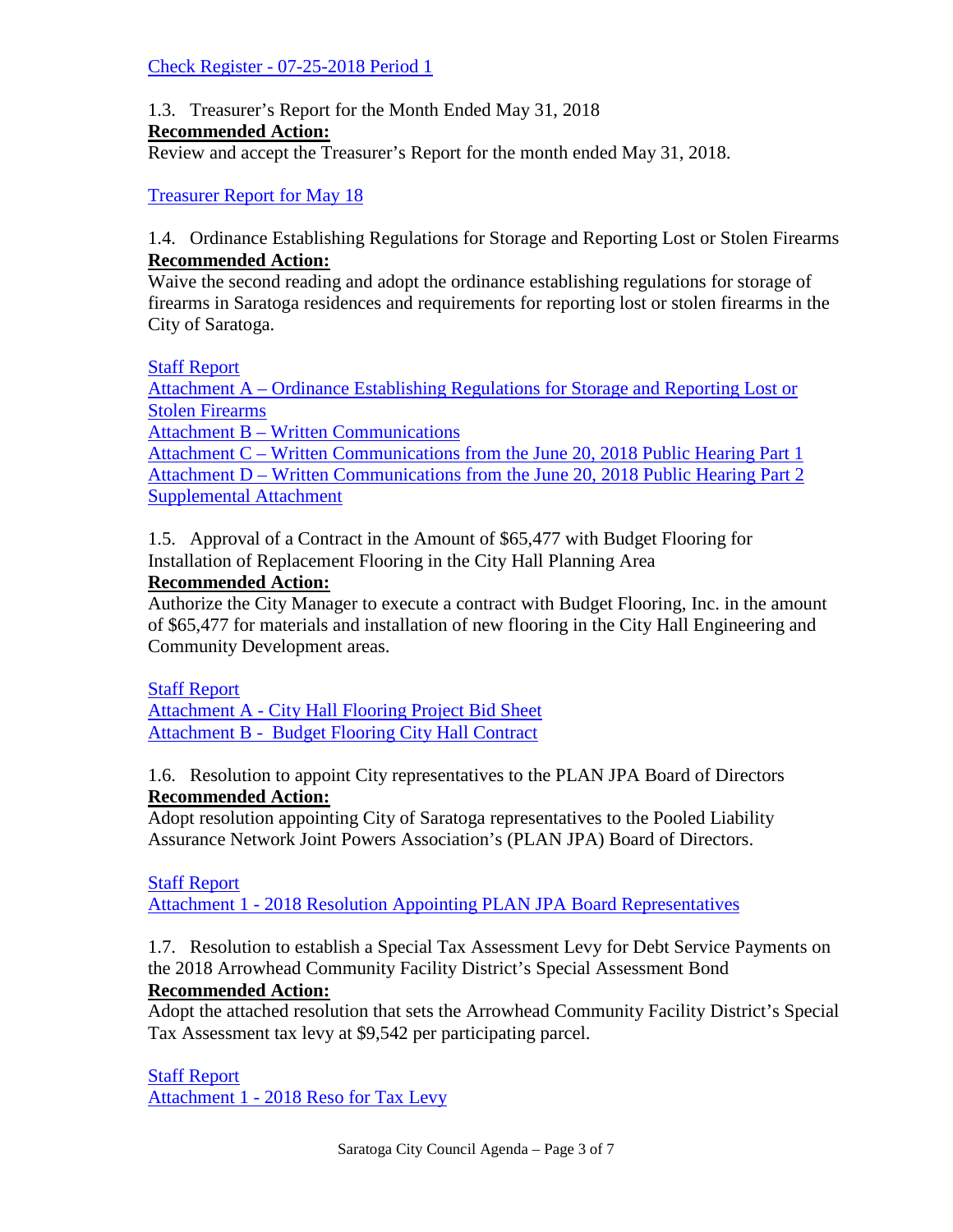#### 1.8. Building Inspection Services Contract with 4Leaf, Inc.

### **Recommended Action:**

Authorize the City Manager to amend the contract with 4Leaf, Inc. for as-needed professional building inspection services to increase the amount from \$50,000.00 to \$56,520.00 for FY 2017-2018.

#### [Staff Report](https://legistarweb-production.s3.amazonaws.com/uploads/attachment/pdf/218259/4Leaf_contract_SR_8-1-18.pdf)

Attachment 1 - [FY 2017-2018 Amended Contract with 4Leaf, Inc.](https://legistarweb-production.s3.amazonaws.com/uploads/attachment/pdf/219013/4Leaf_Contract_amendment_FY2017-18_8-1-18pdf.pdf)

#### 1.9. Park Restroom Maintenance Service Contract – Sunnyvale Building Maintenance **Recommended Action:**

Approve a two year Park Restroom Maintenance Service Contract with Sunnyvale Building Maintenance for monthly restroom maintenance services in the amount of \$54,300 per year and authorize the City Manager to execute the same.

#### [Staff Report](https://legistarweb-production.s3.amazonaws.com/uploads/attachment/pdf/218381/Sunnyvale_Building_Maintenance_Contract_2018.pdf)

Attachment A: Contract - [Sunnyvale Building Maintenance](https://legistarweb-production.s3.amazonaws.com/uploads/attachment/pdf/218382/Contract_-_Sunnyvale_Building_Maintenance.pdf)

#### 1.10. Landscape Maintenance Service Contract – Gachina Landscape Management **Recommended Action:**

Approve a two year Landscape Maintenance Service Contract with Gachina Landscape Management for monthly landscape maintenance services in the amount of \$95,448 per year and authorize the City Manager to execute the same.

### [Staff Report](https://legistarweb-production.s3.amazonaws.com/uploads/attachment/pdf/218383/Gachina_Contract_2018.pdf)

[Attachment A: Contract -](https://legistarweb-production.s3.amazonaws.com/uploads/attachment/pdf/218384/Contract_-_Gachina.pdf) Gachina

#### 1.11. Landscape Maintenance Service Contract – Vista Landscape Maintenance **Recommended Action:**

Approve a two year Landscape Maintenance Service Contract with Vista Landscape Maintenance for monthly landscape maintenance services in the amount of \$155,676 per year and authorize the City Manager to execute the same.

[Staff Report](https://legistarweb-production.s3.amazonaws.com/uploads/attachment/pdf/218391/Vsta_Contract_2018.pdf) [Attachment A: Contract -](https://legistarweb-production.s3.amazonaws.com/uploads/attachment/pdf/218392/Contract_-_Vista.pdf) Vista

## **2. PUBLIC HEARING**

None

## **3. GENERAL BUSINESS**

### 3.1. Resolution Adopting Community Wildfire Protection Plan **Recommended Action:**

Receive presentation from representatives of the Santa Clara County Fire Department and approve the resolution adopting the City of Saratoga Annex to the Santa Clara County Community Wildfire Protection Plan as the City of Saratoga's Community Wildfire Protection Plan.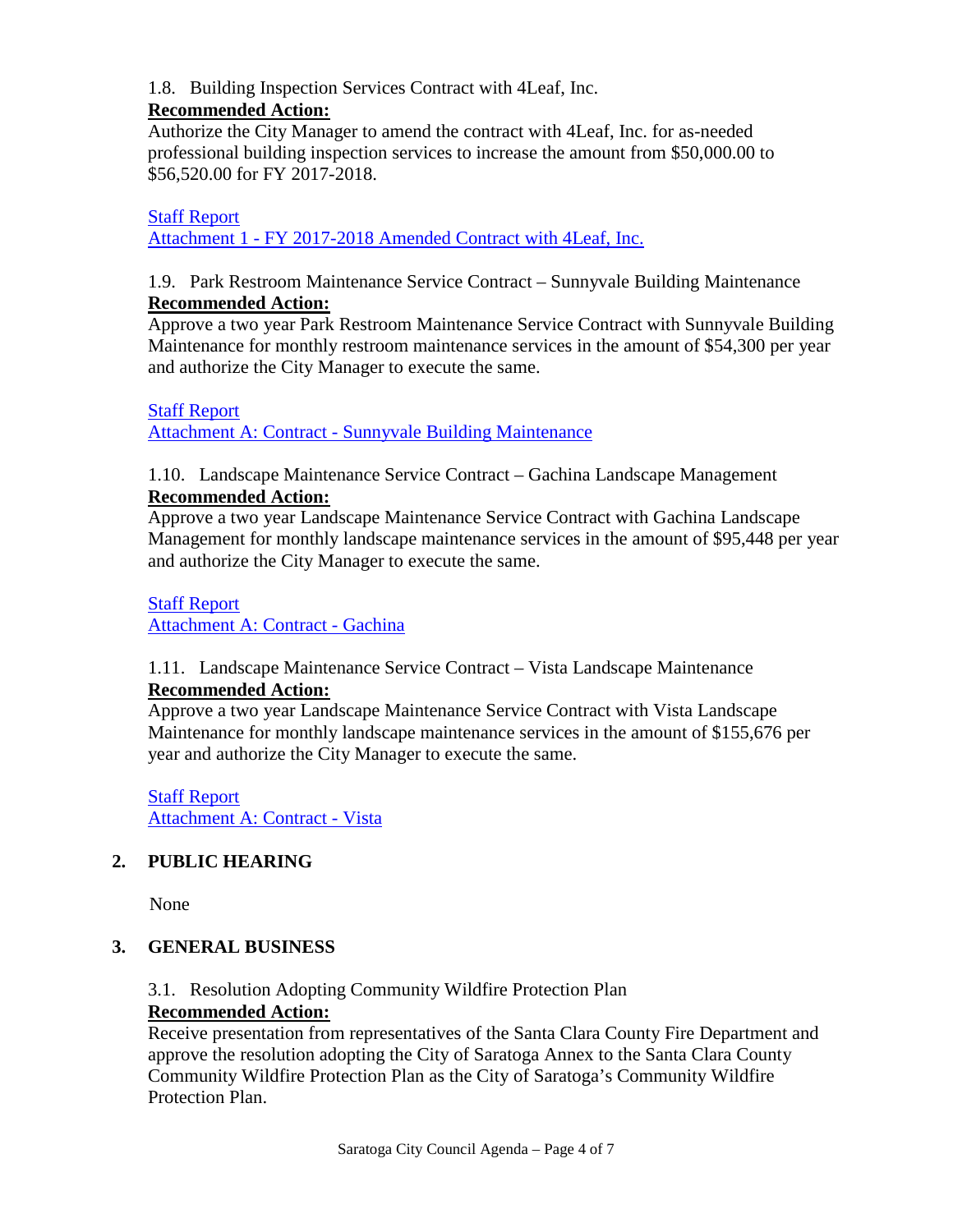[Staff Report](https://legistarweb-production.s3.amazonaws.com/uploads/attachment/pdf/217284/2018_08_01_Staff_Report_-_CWPP.pdf) Attachment A – [Resolution Adopting the CWPP](https://legistarweb-production.s3.amazonaws.com/uploads/attachment/pdf/217283/Attachment_A___Resolution_Adopting_the_CWPP.pdf) Attachment B – [City of Saratoga CWPP](https://legistarweb-production.s3.amazonaws.com/uploads/attachment/pdf/217285/Attachment_B___City_of_Saratoga_CWPP.pdf)

3.2. Designation of League of California Cities Annual Conference Voting Delegate and **Alternates** 

#### **Recommended Action:**

Designate the City of Saratoga voting delegate and alternate voting delegate(s) for the 2018 League of California Cities Annual Conference.

#### [Staff Report](https://legistarweb-production.s3.amazonaws.com/uploads/attachment/pdf/215975/2018_08_01_Staff_Report_-_League_Voting_Delegate_Selection.pdf)

Attachment A - [League of California Cites Letter on Annual Conference Designated Voters](https://legistarweb-production.s3.amazonaws.com/uploads/attachment/pdf/215977/Voting_Delegate_Letter_and_form.pdf)  [and Alternates](https://legistarweb-production.s3.amazonaws.com/uploads/attachment/pdf/215977/Voting_Delegate_Letter_and_form.pdf)

#### **COUNCIL ASSIGNMENTS**

Mayor Mary-Lynne Bernald Cities Association of Santa Clara County-Legislative Action Committee Cities Association of Santa Clara County-City Selection Committee Council Finance Committee Hakone Foundation Board Public Art Committee Saratoga Historical Foundation South Flow Arrivals Ad Hoc Committee West Valley Clean Water Program Authority West Valley Mayors and Managers West Valley Solid Waste Management Joint Powers Authority

Vice Mayor Manny Cappello

Cities Association of Santa Clara County Board of Directors Santa Clara County Housing and Community Development (HCD) Council Committee Saratoga Area Senior Coordinating Council (SASCC) West Valley Sanitation District

Council Member Howard Miller America in Bloom Committee Council Finance Committee Saratoga Ministerial Association Saratoga Sister City Organization Silicon Valley Clean Energy Authority Board of Directors Valley Transportation Authority (VTA) Policy Advisory Committee VTA State Route 85 Corridor Policy Advisory Board

Council Member Emily Lo Hakone Foundation Board & Executive Committee KSAR Community Access TV Board Public Art Committee Santa Clara County Library Joint Powers Authority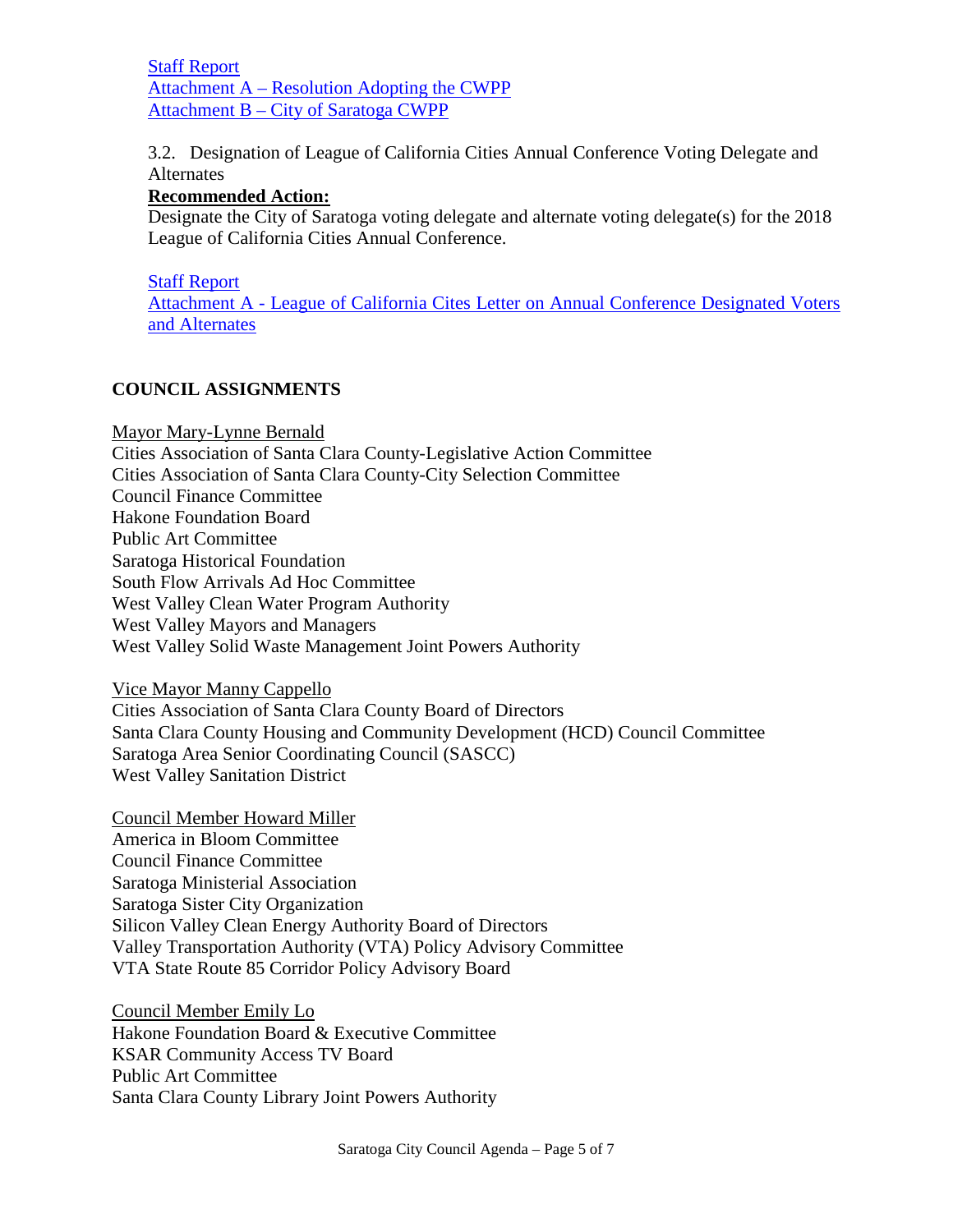Council Member Rishi Kumar Association of Bay Area Governments Saratoga Chamber of Commerce & Destination Saratoga Santa Clara County Expressway Plan 2040 Policy Advisory Board Santa Clara Valley Water District Commission

#### **CITY COUNCIL ITEMS**

#### **COUNCIL COMMUNICATIONS**

#### **CITY MANAGER'S REPORT**

#### **ADJOURNMENT**

#### **CERTIFICATE OF POSTING OF THE AGENDA, DISTRIBUTION OF THE AGENDA PACKET, COMPLIANCE WITH AMERICANS WITH DISABILITIES ACT**

*I, Nora Pimentel, City Clerk for the City of Saratoga, declare that the foregoing agenda for the meeting of the City Council was posted and available for review on July 26, 2018 at the City of Saratoga, 13777 Fruitvale Avenue, Saratoga, CA 95070 and on the City's website at www.saratoga.ca.us.* 

*Signed this 26th day of July 2018 at Saratoga, California.* 

*Nora Pimentel, MMC, City Clerk*

*In accordance with the Ralph M. Brown Act, copies of the staff reports and other materials provided to the City Council by City staff in connection with this agenda are available at the office of the City Clerk at 13777 Fruitvale Avenue, Saratoga, CA 95070. Note that copies of materials distributed to the City Council concurrently with the posting of the agenda are also available on the City Website at www.saratoga.ca.us.*

*Any materials distributed by staff after the posting of the agenda are made available for public review at the office of the City Clerk at the time they are distributed to the City Council. These materials are also posted on the City website.* 

*In Compliance with the Americans with Disabilities Act, if you need assistance to participate in this meeting, please contact the City Clerk at 408.868.1269. Notification 24 hours prior to the meeting will enable the City to make reasonable arrangements to ensure accessibility to this meeting. [28 CFR 35.102-35.104 ADA title II]*



## **CITY OF SARATOGA CITY COUNCIL MEETING CALENDAR 2018**

08/01 6:00 p.m. Joint Meeting with Youth in Government Participants | 7:00 p.m. Regular Session 08/15 6:00 p.m. Joint Meeting with SASCC | 7:00 p.m. Regular Session

09/05 6:00 p.m. Joint Meeting with Montalvo Arts | 7:00 p.m. Regular Session

Saratoga City Council Agenda – Page 6 of 7